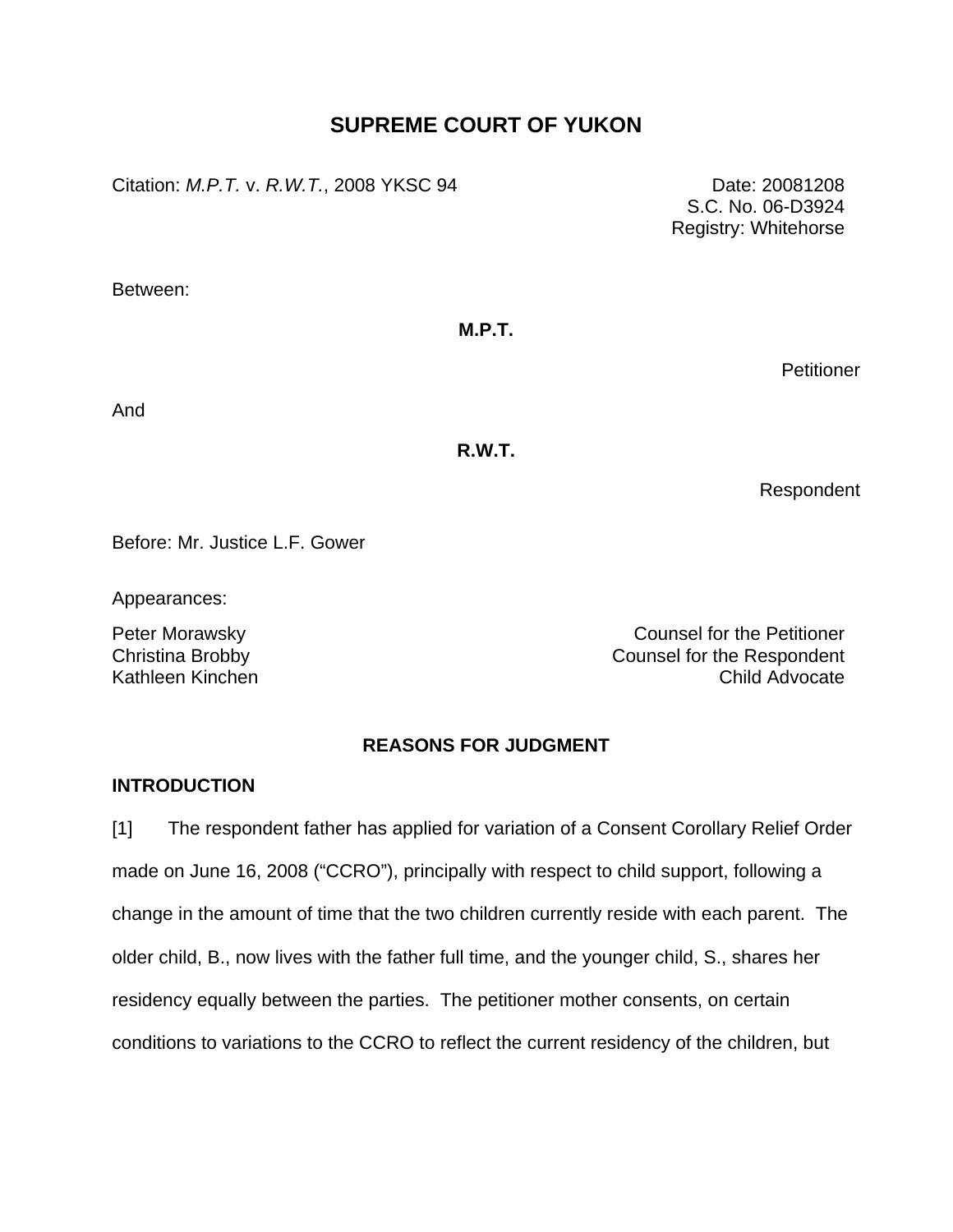disagrees with the amount of consequential child support which should be payable. She also disputes the father's claim for special costs on this application.

### **ISSUES**

- 1. Which provisions of the *Child Support Guidelines* govern these facts?
- 2. Should I look to the most recent evidence of the respective incomes of the parties to determine the child support payable, or the incomes referred to in the CCRO, just over five months ago?
- 3. What amount of child support is payable?
- 4. If the father is successful in whole or in part on the application, should special costs be payable by the mother?

### **SUMMARY OF FACTS**

[2] The two children in the matter are B., age 13, and S., age seven. The father and mother began living together in February 1993, married in December 2002, and ultimately separated in February 2007. The mother is presently 36 years old and the father is 34. Until recently, the mother was self-employed as a consultant in the professional coaching and facilitation field. As I understand it, she worked in that capacity in 2006, 2007 and for part of 2008. On or about September 2, 2008, she took a term position as an administrative assistant with the Government of Canada, Department of Fisheries and Oceans. Her term position with Canada ends January 11, 2009. If it is renewed, the mother will continue working there. If it is not, the mother has deposed that she will seek to get her consulting business going again, or obtain other employment, or both.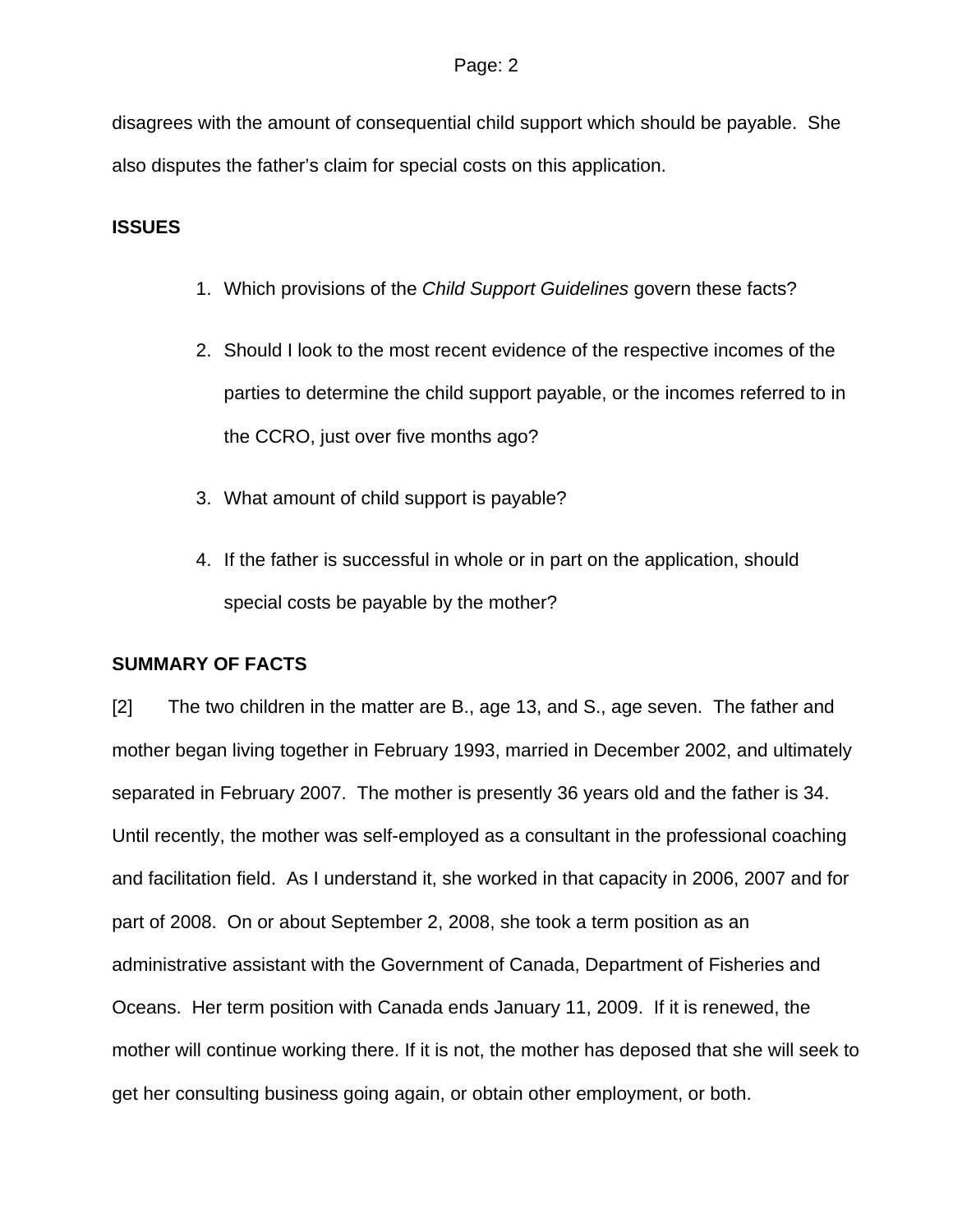[3] The father has worked for the Yukon Government, Department of Highways and Public Works, for about four and a half years. He is presently stationed in Whitehorse in the position of Heavy Equipment Operator II.

[4] Pursuant to the CCRO, the parties share joint custody of the children, but they were to reside primarily with the mother. The father was to have access every second weekend, plus half of each school holiday, as well as at other specified times. The father was to pay child support in the amount of \$923 per month for both children until June 30, 2009, based upon an agreement that his income for child support purposes was \$61,637. The mother's income for the purposes of assessing the children's special and extraordinary expenses was agreed upon at \$52,414. The parties further agreed that the child support payable by the father would be varied according to the *Child Support Guidelines* on July 1<sup>st</sup> each year, based upon his previous year's income and annual, mutual financial disclosure . The father also agreed to pay lump sum spousal support to the mother in amount of \$7,500. The mother was entitled to retain the matrimonial home upon paying the father \$95,000, less the set-off for the lump sum spousal support.

[5] Curiously, an incident occurred on June 8, 2008 which resulted in the child B. residing on a full-time basis with the father and his current partner. Apparently the parties did not anticipate that change of affairs would be long lasting, as their respective counsel agreed to and filed the CCRO only a few days later, on June  $16<sup>th</sup>$ . However, B.'s intention to reside with her father has remained to date.

[6] Further, as a result of B. residing full-time with the father, S. has expressed a desire to reside equally between the homes of the parties in order that she can spend more time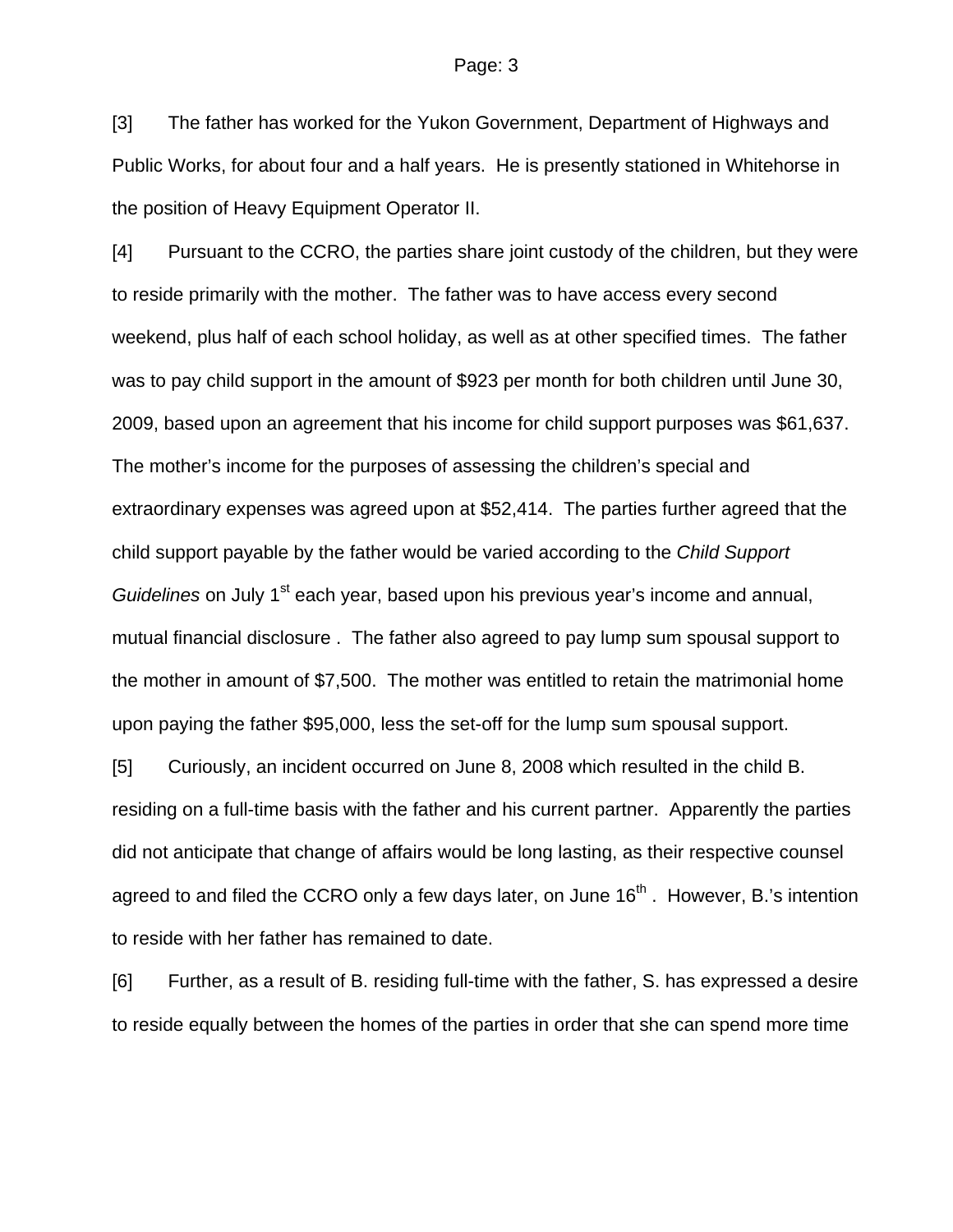with her sister. I gather that arrangement has been agreed to by the parties and has recently been put into place.

[7] As a result of the change in B.'s living arrangements, the father's counsel wrote to the mother's counsel on or about July 15, 2008 seeking a variation in the amount of the child support payable by him (although this assertion was not supported by a copy of the correspondence, it was undisputed by the mother). A child advocate was appointed for both children, has interviewed them, and is generally supportive of the changes in the residency of the children. On September 23, 2008, the child advocate wrote to the parties' counsel respecting the change in B.'s residency status and raising the issue of the consequent necessary change to the child support payable.

[8] The CCRO was registered with the Maintenance Enforcement Program ("MEP"). On October 2, 2008, the father's counsel wrote to the mother's counsel stating that she understood that the latter had instructions to write to MEP to take no further enforcement action against the father and to hold any funds in trust pending a further court order or agreement between the parties. An email from MEP indicates that neither the mother nor her counsel had any contact with that office for any reason as of October 22, 2008.

#### **ANALYSIS**

#### **1. Which provisions of the** *Child Support Guidelines* **govern these facts?**

[9] This is an application to vary a child support order under s. 17 of the *Divorce Act*, R.S.C., 1985, c.3 (2<sup>nd</sup> Supp.). Before making such an order I must satisfy myself that there has been a change of circumstances since the making of the last child support order, which was the CCRO. Counsel agree that the change in the children's living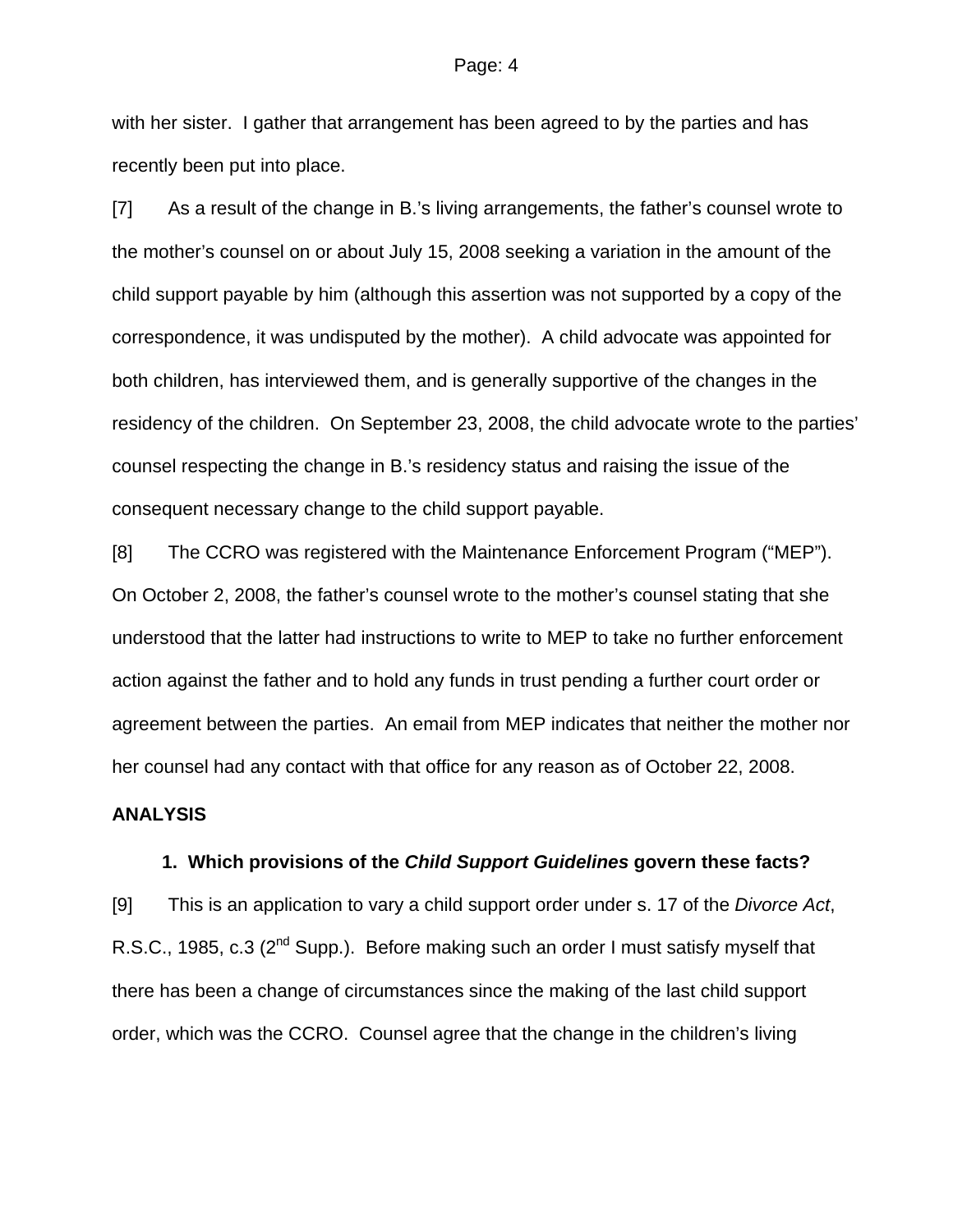arrangements constitutes such a change of circumstances. Section 17(6.1) requires me to make the variation order in accordance with the *Child Support Guidelines*.

[10] The three general provisions of the *Child Support Guidelines* referred to by counsel on this application were the "presumptive rule" in s. 3, "split custody" in s. 8 and "shared custody" in s. 9.

[11] Section 3(1) generally specifies that the amount of child support for a child under the age of majority is the amount set out in the table, which in turn depends on the number of children involved and the income of the payor spouse.

[12] Section 8 states:

## "*Split custody*

Where each spouse has custody of one or more children, the amount of a child support order is the difference between the amount that each spouse would otherwise pay if a child support order were sought against each of the spouses."

[13] Initially, counsel for the mother submitted in his filed Response to the Notice of Application, as well as in his initial oral submissions at the hearing, that the matter be treated as one of split custody. However, after some further discussion, the mother's counsel stated that the child support payable for B. should be determined under s. 3 of the *Guidelines* and the support payable for S. should be decided under the shared custody provisions in s. 9. That would appear to be the correct approach, since the split custody provision in s. 8 seems to apply only where there are two or more children involved and each parent has custody (or primary residency) of one or more of those children. In that scenario, the amount that each parent would notionally pay to the other for child support under the table is set-off against each other, such that the parent paying the greater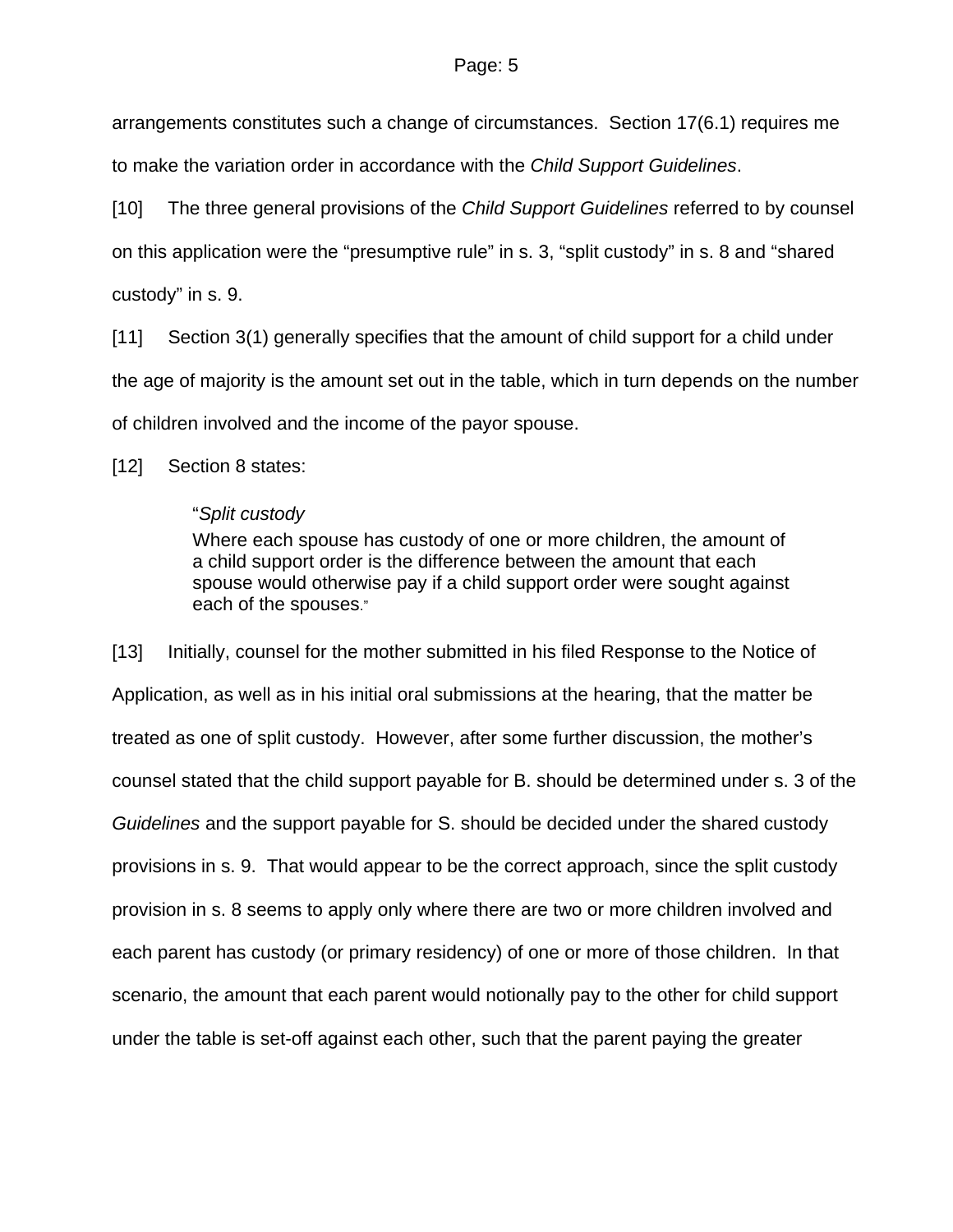amount pays "the difference" to the other. Here, one child primarily resides with one

parent, while the other splits her residency time equally between both parents.

[14] Shared custody, in s. 9 of the *Guidelines*, is a form of what was known as "joint

physical custody", where a child resides with one parent for 40% of the time or more, and

the balance of the time with the other parent. In other words, the child very roughly shares

their time equally with each parent. In particular, s. 9 states:

### "*Shared custody*

Where a spouse exercises a right of access to, or has physical custody of, a child for not less than 40 per cent of the time over the course of a year, the amount of the child support order must be determined by taking into account

 (a) the amounts set out in the applicable tables for each of the spouses;

(b) the increased costs of shared custody arrangements; and

 (c) the conditions, means, needs and other circumstances of each spouse and of any child for whom support is sought."

[15] Section 9(a) directs the court to take into account the amounts of child support notionally payable by each of the parents according to the table. This part of the analysis results in a simple set-off as used for split custody under s. 8 of the *Guidelines*, and is generally referred to in J. MacDonald and A. Wilton, *Child Support Guidelines Laws and Practice*. 2<sup>nd</sup> ed. looseleaf (Scarborough: Thomson Carswell, 2008), at p. 9-4, as the preferred starting point for a section 9 analysis. However, the Supreme Court of Canada decision in *Contino* v. *Leonelli-Contino*, 2005 SCC 63, directs that all three of the factors set out in ss. 9 (a) to (c) must be considered in determining the resulting child support order. The majority decision of Bastarache J. was summarized by B.M. Joyce J. in *Franke*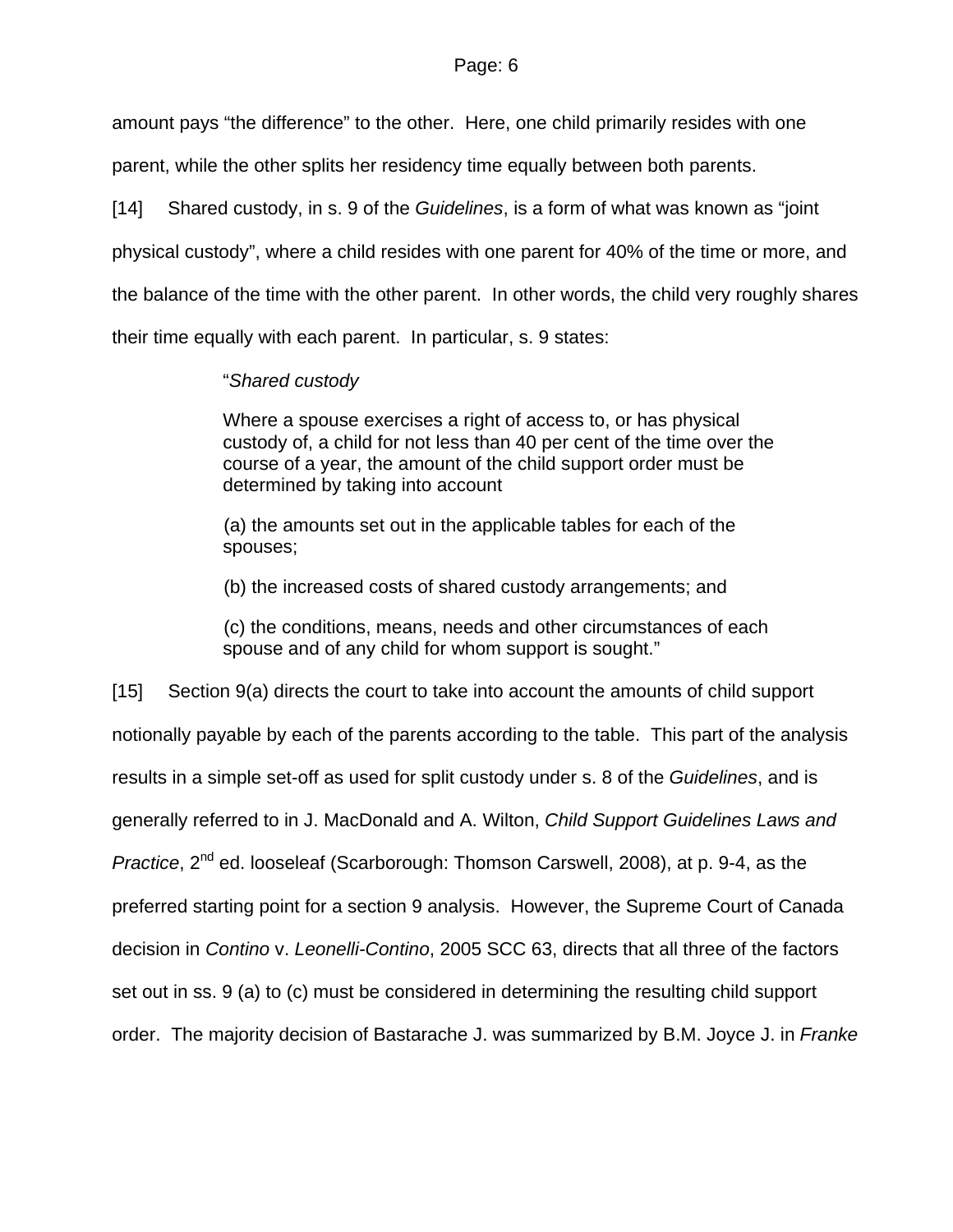v. *Franke*, 2008 BCSC 1145, at para. 30. I can do no better than to repeat the relevant

portions of that summary:

"\* There is no presumption in favour of awarding the amount that would be payable under s. 3 of the *Guidelines* and no presumption in favour of reducing the amount downward from the *Guidelines* (para. 31).

\* The court should not use a formulaic approach to the application of s. 9 of the *Guidelines*. The specific language of the section warrants emphasis on flexibility and fairness. The weight of each factor will vary according to the particular facts of each case (para. 39).

\* Section 9(a) requires the court to consider the amounts set out in the applicable tables for each of the spouses. A simple set-off approach is a useful starting point, especially in cases where there is limited information and the incomes of the parties are not widely divergent but caution should be exercised against a rigid application of the set-off. The set-off amount must be followed by an examination of the continuing ability of the recipient parent to meet the needs of the child and *full consideration* must be given to the last two factors (paras. 41, 44, and 49).

…

\* In analyzing s. 9(c), the court should keep in mind the objectives of the *Guidelines*, which require a fair standard of support for the child and fair contributions from both parents. What is of particular concern under s. 9(*c*) is the standard of living of the child in each household and the ability of each parent to absorb the costs required to maintain the appropriate standard of living in each circumstance (para. 68).

\* Some factors to consider under s. 9(*c*) are the actual spending patterns of the parents; the ability of each parent to bear the increased costs of shared custody (includes consideration of assets, liabilities, income levels, and income disparities); and, standard of living for the child in each household. (para. 69).

\* Given the broad discretion of the court conferred by s. 9(c), a claim by a parent for special or extraordinary expenses falling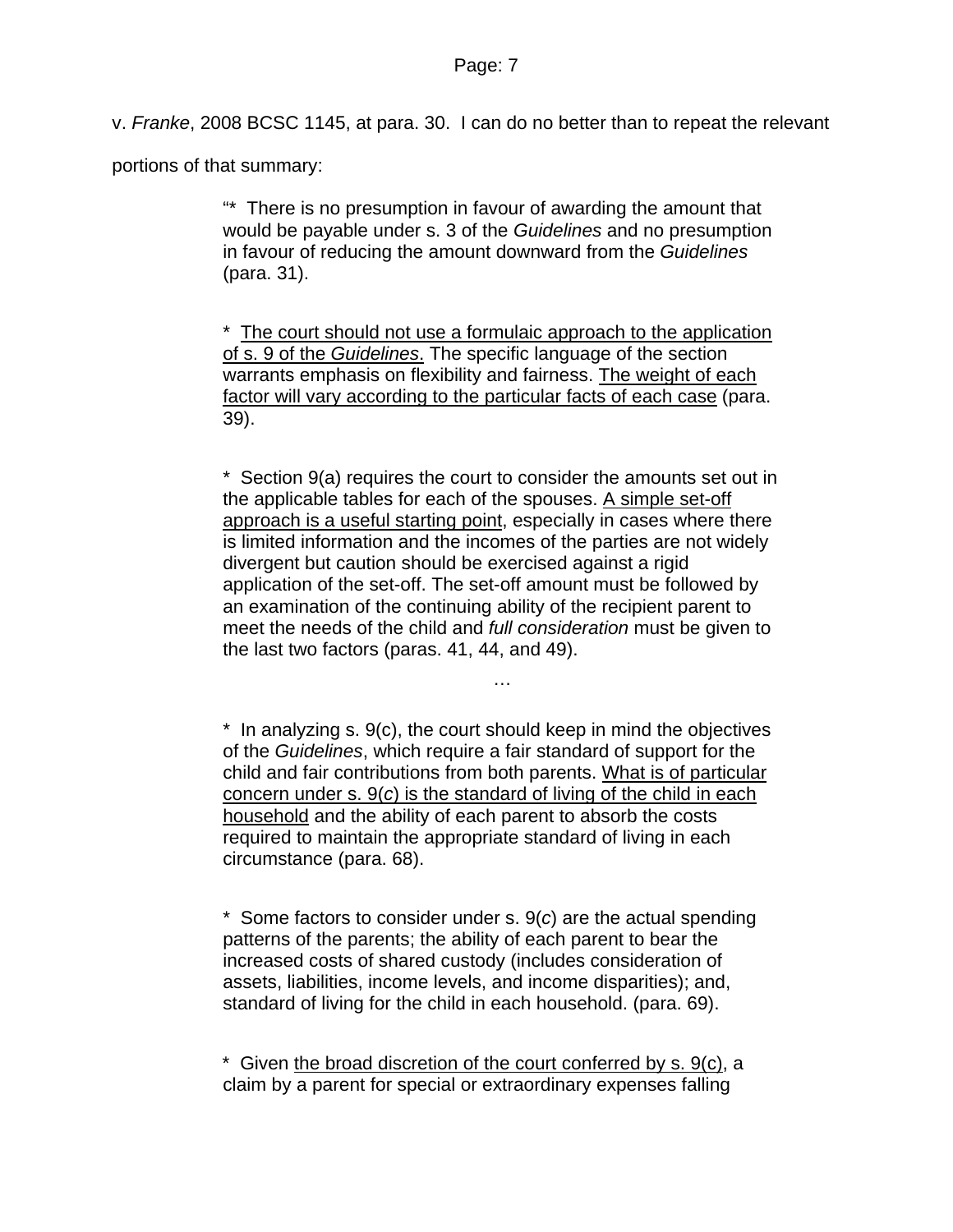within s. 7 of the *Guidelines* can be examined directly in s. 9 with consideration of all the other factors (para. 71)." (my emphasis)

[16] I have omitted Joyce J.'s reference to the discussion in *Contino* about s. 9(b), as counsel for the mother in this application concedes that the provision is not at issue. Thus, I take it that the mother does not suggest there has been an increase in the parties' costs because of the shared custody arrangement for S. Rather, the mother's counsel submits that, after consideration of the initial set-off, I should focus on the evidence of the conditions, means, needs and other circumstances of each of the parents, found in their respective affidavits and financial statements.

[17] Counsel for the father seemed somewhat surprised by the mother's counsel's emphasis on s. 9(c) of the *Guidelines* in response to this application, as no previous notice had been given by him that s. 9(c) was at issue. Indeed, the mother's counsel initially focussed on the split custody provision in s. 8, which involves nothing more than a simple set-off. Had she known s. 9(c) would be argued, the father's counsel said that she would have presented further evidence on the point. She submitted that the evidence of the conditions, means, needs and other circumstances of each parent and of the children is insufficient in this case and that consequently I should focus my analysis on the simple set-off.

### **2. Should I look to the most recent evidence of the respective incomes of the parties to determine the child support payable, or the incomes referred to in the CCRO, just over five months ago?**

[18] The next question I must decide before making the child support variation is whether to use the parties' historical income information, or the most current information. While the CCRO is less than six months old, it refers to incomes of the parties which now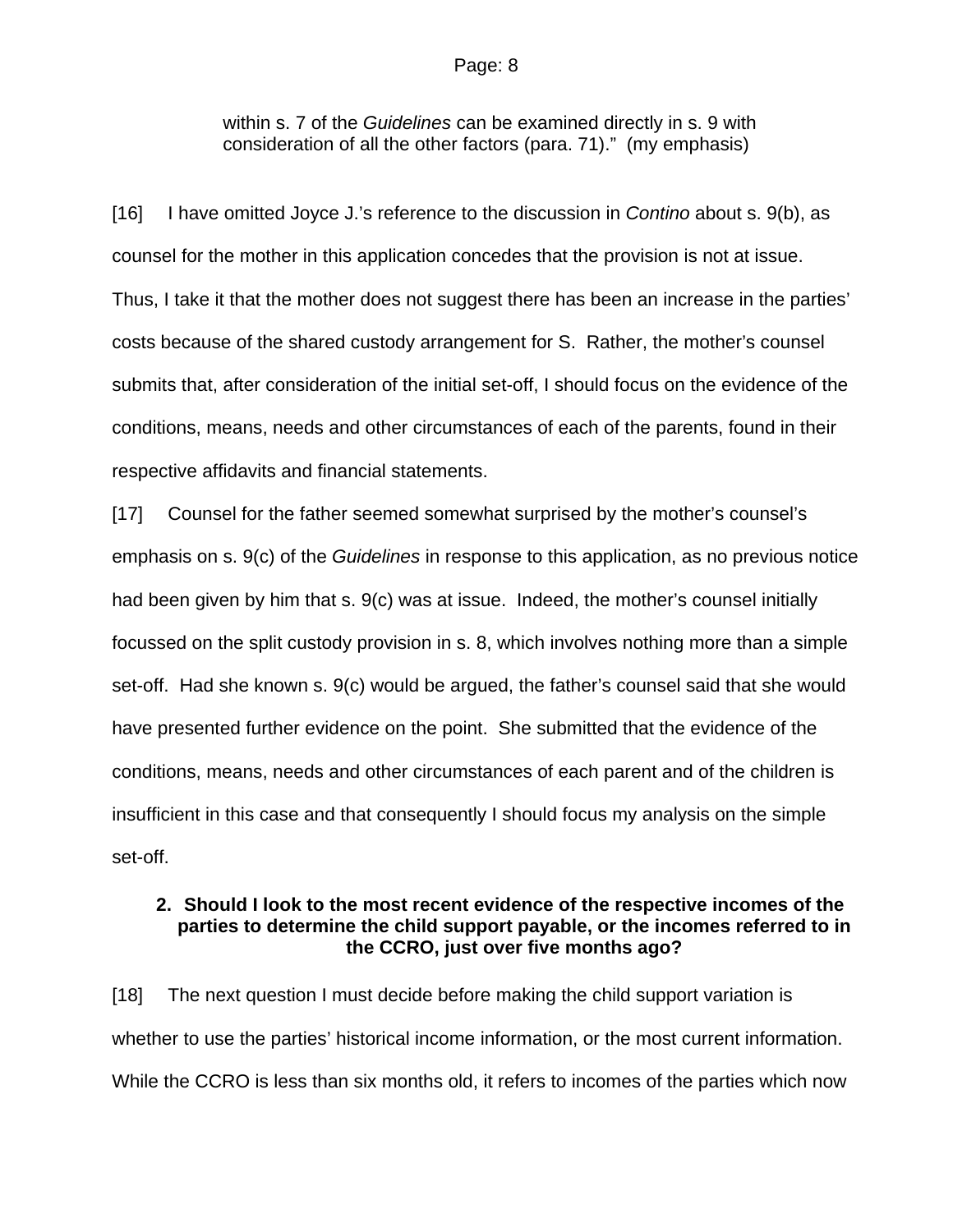appear to be out of date. The father's income was there stated to be \$61,637 for the year ending June 30, 2009, and the mother's income for the same period was stated to be \$52,414.

[19] The most recent information on the father's income appears as a Yukon Government pay statement dated October 22, 2008, which is attached to his financial statement. That document indicates that the father is paid on an hourly basis as a Heavy Equipment Operator II, which results in the father earning periodic significant amounts for overtime. The annual pay period for the Yukon Government follows the calendar year. Therefore, it is difficult to forecast precisely what the father might earn in total in 2008, because there are still about two months left in which he may earn further overtime income. However, as at October 22, 2008, the father's year to date income was \$86,305.65. I gather from the Yukon Government website that there are five further pay periods in 2008 following the one ending October  $22^{nd}$ . As I interpret his pay statement, the father's basic earnings for each pay period would seem to be \$2,211.20. That sum, multiplied by five additional pay periods would bring the father's total income for 2008 to \$97,361.65, which would be inclusive of all additional allowances, but not inclusive any additional overtime hours.

[20] I note that s. 2 (3) of the *Guidelines* states:

"Where, for the purposes of these Guidelines, any amount is determined on the basis of specified information, the most current information must be used. " (my emphasis)

Following that direction, I will rely on the father's most recent pay statement and find that his income for 2008 will be \$97,361.65.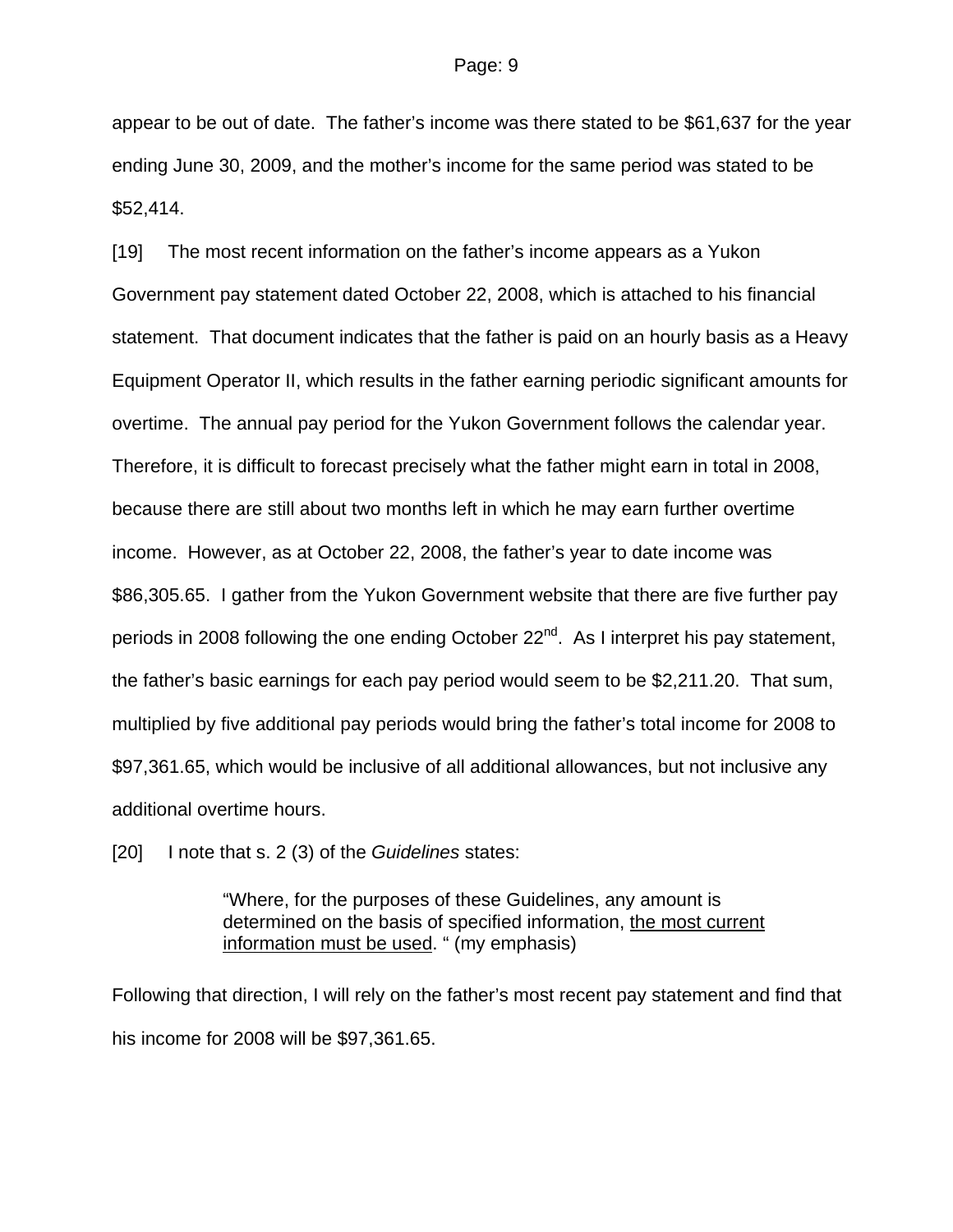[21] I would take a similar approach with respect to the mother's current income, however the father's counsel has submitted that I should consider an imputation of income against the mother under s. 19 of the *Guidelines*. The implicit basis put forward for imputation in this case was that the mother is currently "intentionally under-employed" and that therefore s. 19(1)(a) applies.

[22] The mother's financial statement includes a Government of Canada pay statement confirming that her current gross annual income would be \$38,692, assuming she continues to be employed in that position for a period of 12 months. The mother has sworn that she chose to stop working as a self employed consultant because of the stress of the divorce and apparently began the term position with the Government of Canada on or about September 2, 2008. That term position will end January 12, 2009 and if it is not renewed, the mother has said that she would seek to get her consulting business going again, or take other employment, or both.

[23] It is important to note that the mother earned significantly greater amounts of income in 2007 and 2008, which I understand to be from her consulting business. Last year she earned a total of \$52,414 and the previous year she earned \$50,547.11. The father's counsel submits that the stress of the divorce is an insufficient reason for the mother to have stopped her more lucrative form of employment and that stress is commonly a factor affecting both parties in a divorce, since there are often mutual financial and emotional costs. I agree. The mother has put forward no objective evidence, medical or otherwise, to support her assertion that she was unable to continue with her more lucrative self employment. In my view, she had an onus to do so.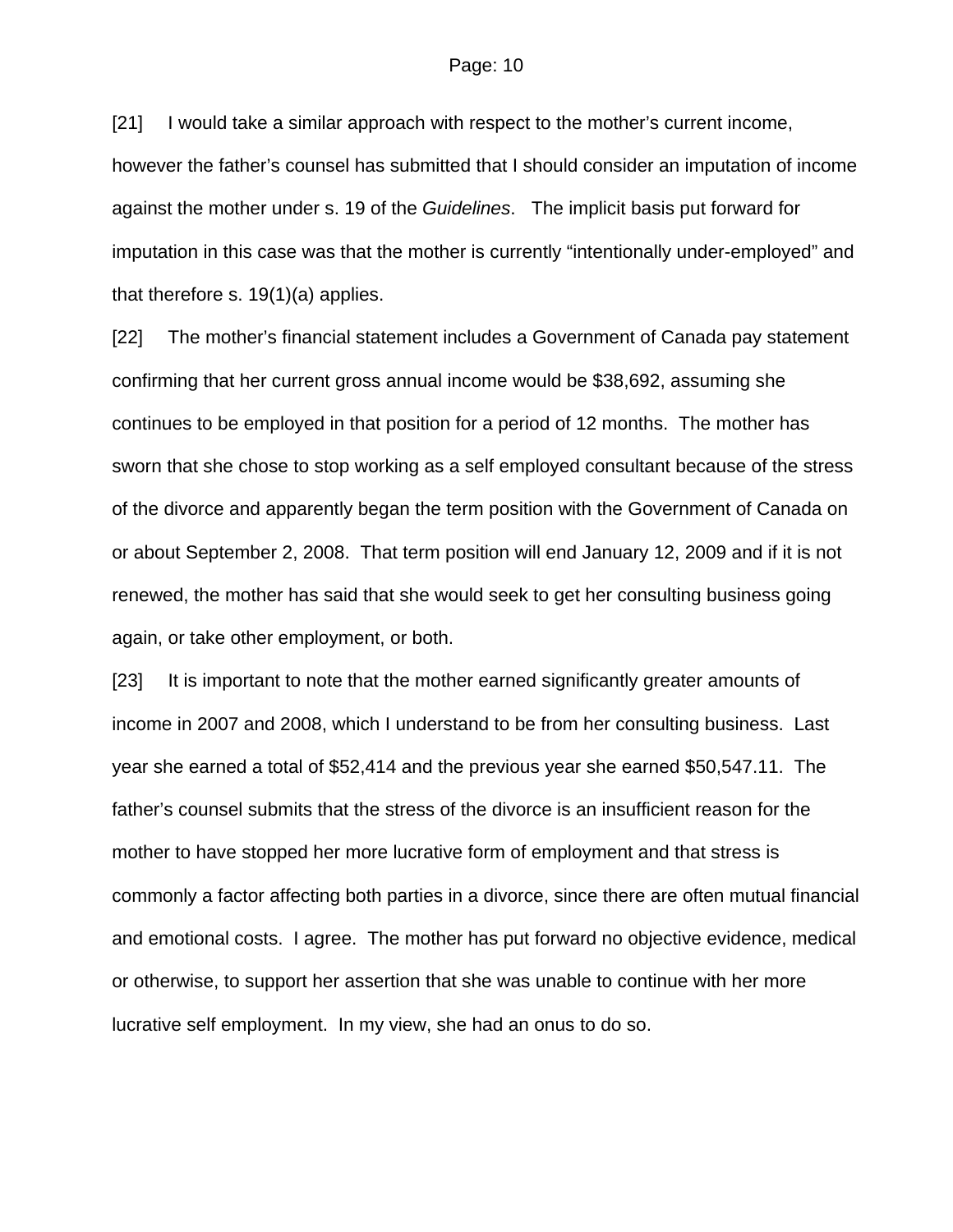[24] In *Bennett* v. *Stoppler*, 2003 ABQB 723, the issue before the court was the potential division of matrimonial property. In that case the parties were each 55 years of age and had begun living together in 1997. They purchased a matrimonial home on an agricultural quarter section and began to build a farming operation. The husband concurrently operated an oilfield consulting business, working about 150 days each year in that business and about three to four months a year on the couple's farm. At the time of the application, he stated that he had not been employed recently "in part because of situational stress surrounding the disintegration of the relationship" (para. 10). Veit J., commented on the point at para. 13:

> "Mr. Stoppler has some health problems that are situational stress related to these proceedings. Nonetheless, he has not produced any evidence suggesting that this stress cannot be sufficiently relieved by medication, counselling or other treatment, to allow him to resume the work pattern which has been established throughout his life."

In my view, those comments are applicable to the case at bar.

[25] Consequently, I agree that the mother is currently intentionally under-employed and I impute her gross annual income for 2008 to be \$50,000.

## **3. What amount of child support is payable?**

[26] The next step in the overall analysis is to determine the amount of child support payable by the mother to the father for B., as she is now residing with him full time. Here, the mother's counsel appears to concede that I look to the table amount of child support for one child based per s. 3 of the *Guidelines*. Using an imputed income of \$50,000, results in child support of \$460 monthly.

[27] I must then go on to a s. 9 analysis to determine the child support for S. Under s.

9(a), the initial set-off is as follows. Based on the father's gross annual income of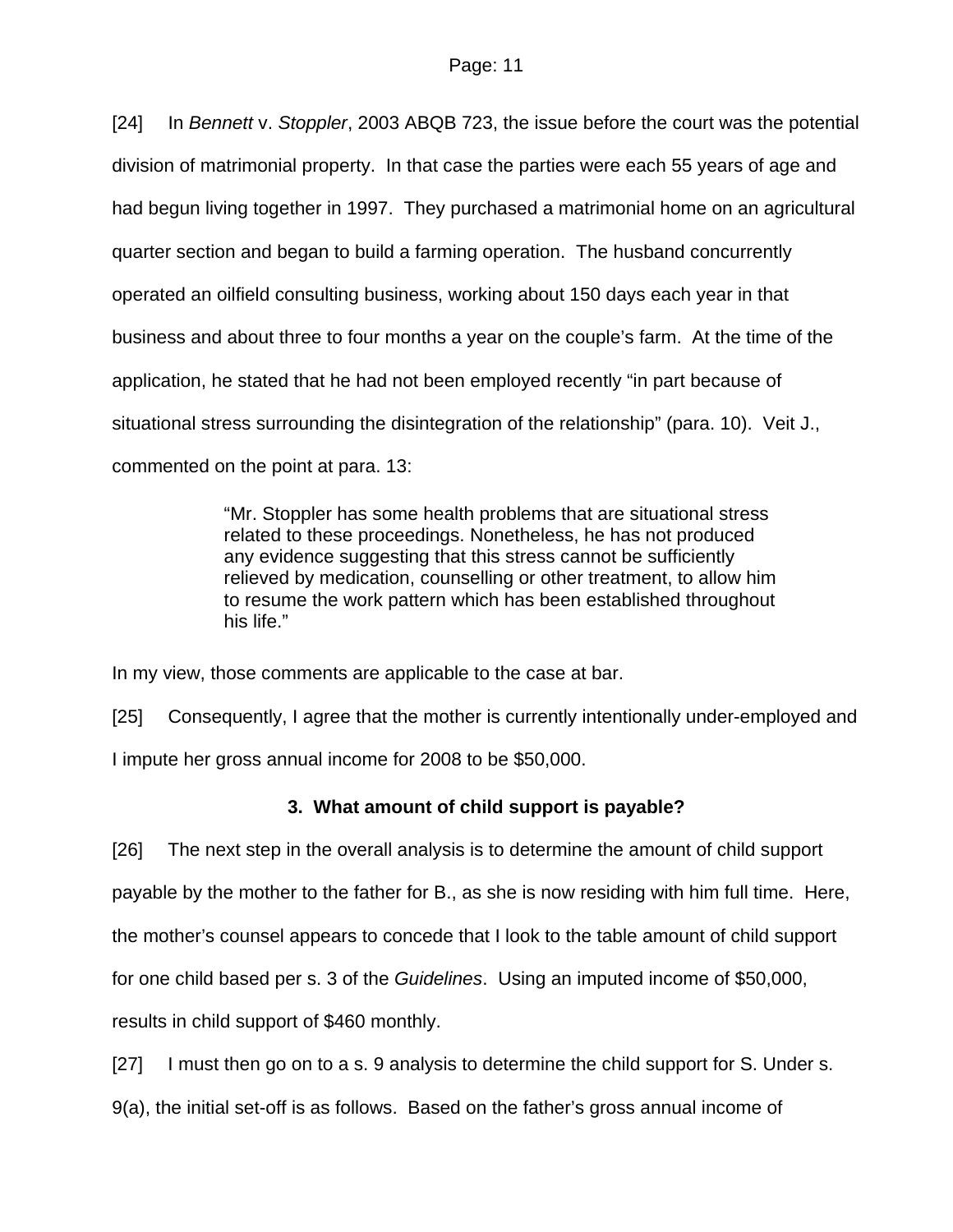\$97,361.65, which I round up to \$97,400, the amount of child support notionally payable by him for S. is \$885. The amount of child support payable by the mother for S. would notionally be \$460 (again, based on her imputed income of \$50,000). Therefore, the difference payable by the father for S. after the set-off would be \$425 monthly.

[28] According to *Contino*, supra, I must then move on to consideration of the factors in s. 9(b) and (c) of the *Guidelines*. Neither party has expressly suggested that there have been increased costs as a result of the shared custody arrangement for S., and therefore I find there is no need to consider s. 9(b).

[29] With respect to s. 9(c), I tend to agree with the father's counsel that the evidence here is less than satisfactory. According to *Contino*, the particular concern in s. 9(c) is the standard of living of the child in each household and the ability of each parent to absorb the costs required to maintain the appropriate standard of living in each circumstance. Some of the factors to consider under s. 9(c) in that regard are the actual spending patterns of the parents, the ability of each parent to bear the increased costs of shared custody, which includes consideration of assets, liabilities, income levels and income disparities. Here there is very little evidence regarding the actual spending patterns of the parents beyond their monthly statements of expenses. Further, there has been no suggestion that either parent has suffered increased costs as a result of the shared custody arrangement for S. While there are clearly differences between the income levels of the parties, those would seem to be appropriately accounted for by the initial set-off calculation. With respect to the assets of the parties, I note that the mother currently resides in the former matrimonial home, which she values at \$280,000, with a mortgage of \$207,000, resulting in net equity of about \$73,000. While the mother claims to have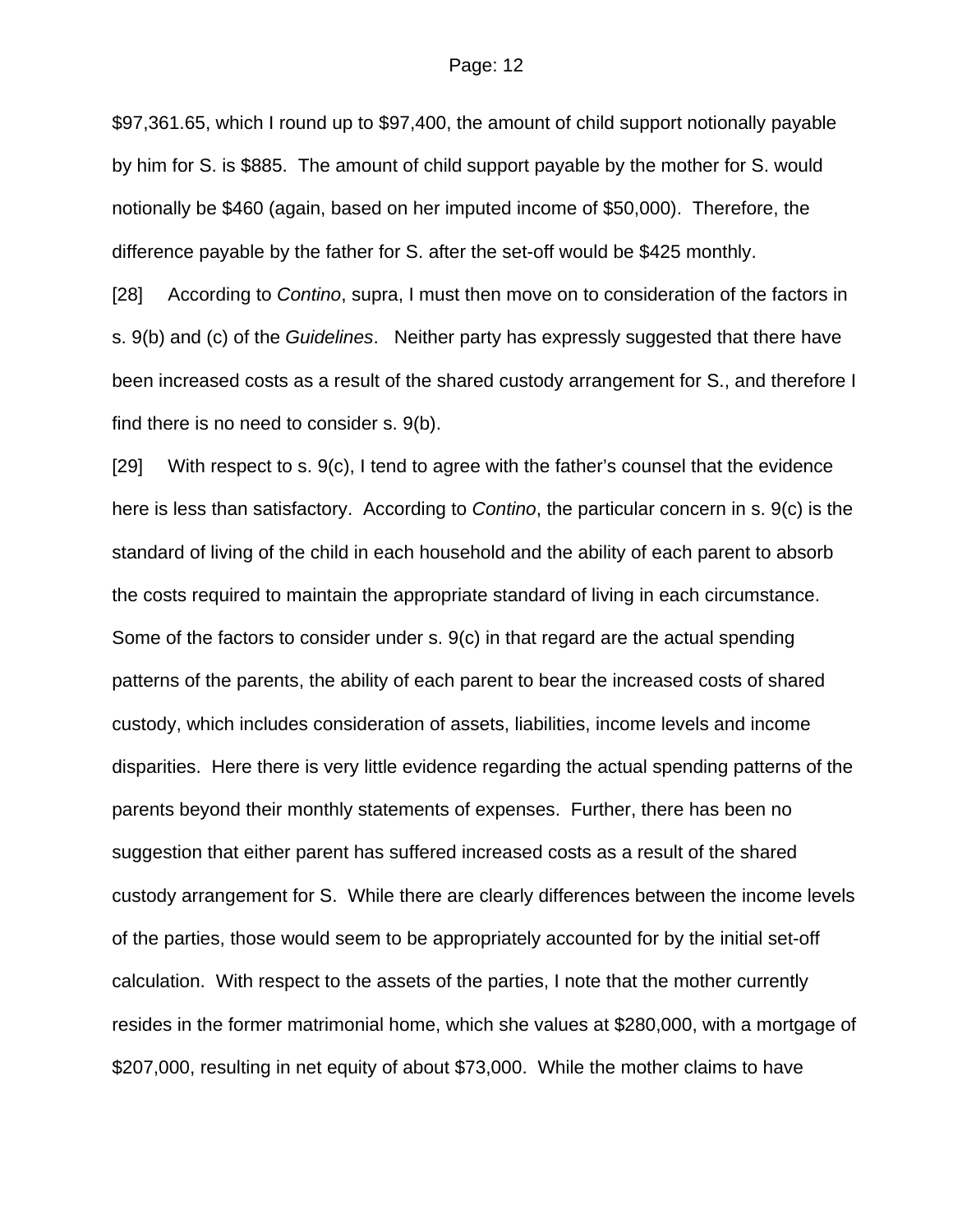various other unsecured debts, the majority of those totally approximately \$20,000 and relate to Revenue Canada, which the mother expects "will be considerably reduced", once her bookkeeper prepares amended income tax returns. The balance of the mother's unsecured debts is roughly comparable to the total unsecured debts stated by the father. While the father purchased a home as of September 2008, it would appear that its approximate value of \$144,000 has been financed 100%, as that is the stated amount of his mortgage. Finally, although the mother apparently continues to owe the father \$16,839.29 as part of the settlement achieved in the CCRO, that is pursuant to an RRSP spousal rollover, which I would not expect to have any significant impact on the current day-to-day finances of either party.

[30] Therefore, on the face of it, the mother currently enjoys over \$70,000 in equity in the matrimonial home, while the father has virtually no equity in his home.

[31] The mother's counsel argued that the father has obtained a significant benefit from the timing of the CCRO, which specified his income at \$61,637 for the year ending June 30, 2009, when the father's actual income for 2007 was \$84,858.09, and was \$93,269.57 in 2006. Thus, the argument was that the father should have been paying significantly more child support in 2006–2007 than the amount reflected in the CCRO. I agree with the father's counsel that it would be a dangerous precedent to go behind the agreement of the parties on the terms of the CCRO. There may have been a number of factors which caused the parties to agree on the stated amount of the father's income in that order which are not in evidence before me. For example, I note that the CCRO also included a provision that the father pay spousal support to the mother in a lump sum of \$7,500.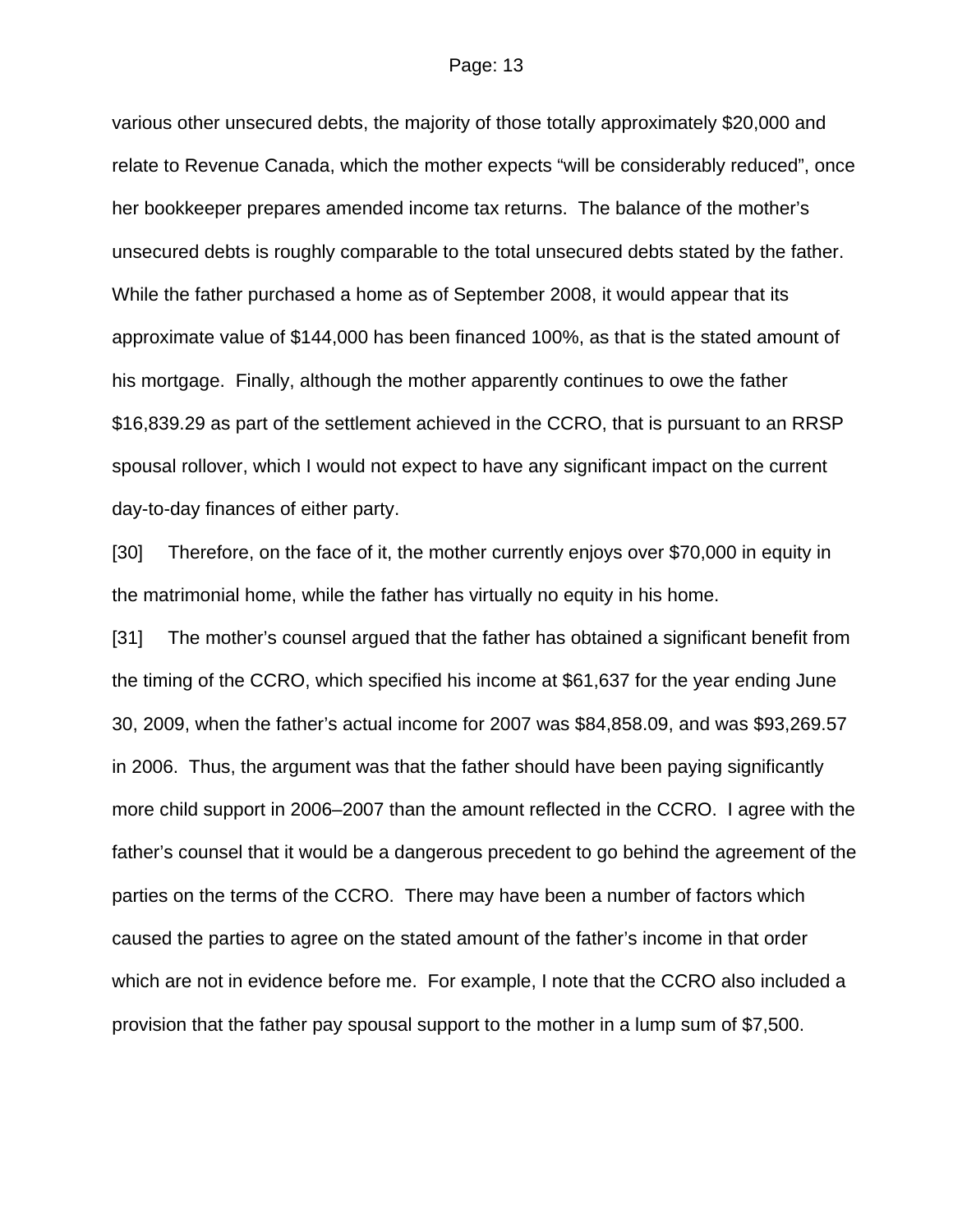Therefore, I decline to give any effect to the submission of the mother's counsel on this point.

[32] The mother's counsel also suggested that there is a significant annual deficit being experienced by the mother to the tune of over \$18,000, while the father enjoys an annual surplus, and that this is an appropriate consideration under s. 9(c) under the *Guidelines*. I also reject that argument for three reasons. First, I have already imputed an annual income of \$50,000 to the mother, which, contrasted with her current annual expenses of \$56,935.08, would result in a deficit of \$6,935.08, significantly less than \$18,000. Second, although the mother concedes that she originally retained the former matrimonial home in anticipation of having both children reside with her on a primary basis, and budgeted for the receipt of \$923.43 per month in child support, given the change in the children's living arrangements, she no longer needs the house, cannot afford to keep it and expects that she will be forced to sell it. If so, that will likely significantly reduce her monthly expenses, which currently include total housing costs of \$1,443.33. Third, the fact that the mother currently suffers from a deficit on a monthly or annual basis, while the father enjoys a surplus, is largely due to the disparities in their respective incomes which has already been accounted for, in large part, by the initial set-off.

[33] In the result for S., I find that the standard of living for the child in each of her parent's households will remain roughly comparable if the father is required to pay child support for S. of \$425 monthly, after the set-off.

[34] However, I must also bear in mind that pursuant to s. 3 of the *Guidelines*, the mother is now required to pay child support for B. to the father in the amount of \$460 monthly. Therefore, subtracting the \$425 per month payable by the father for S. from the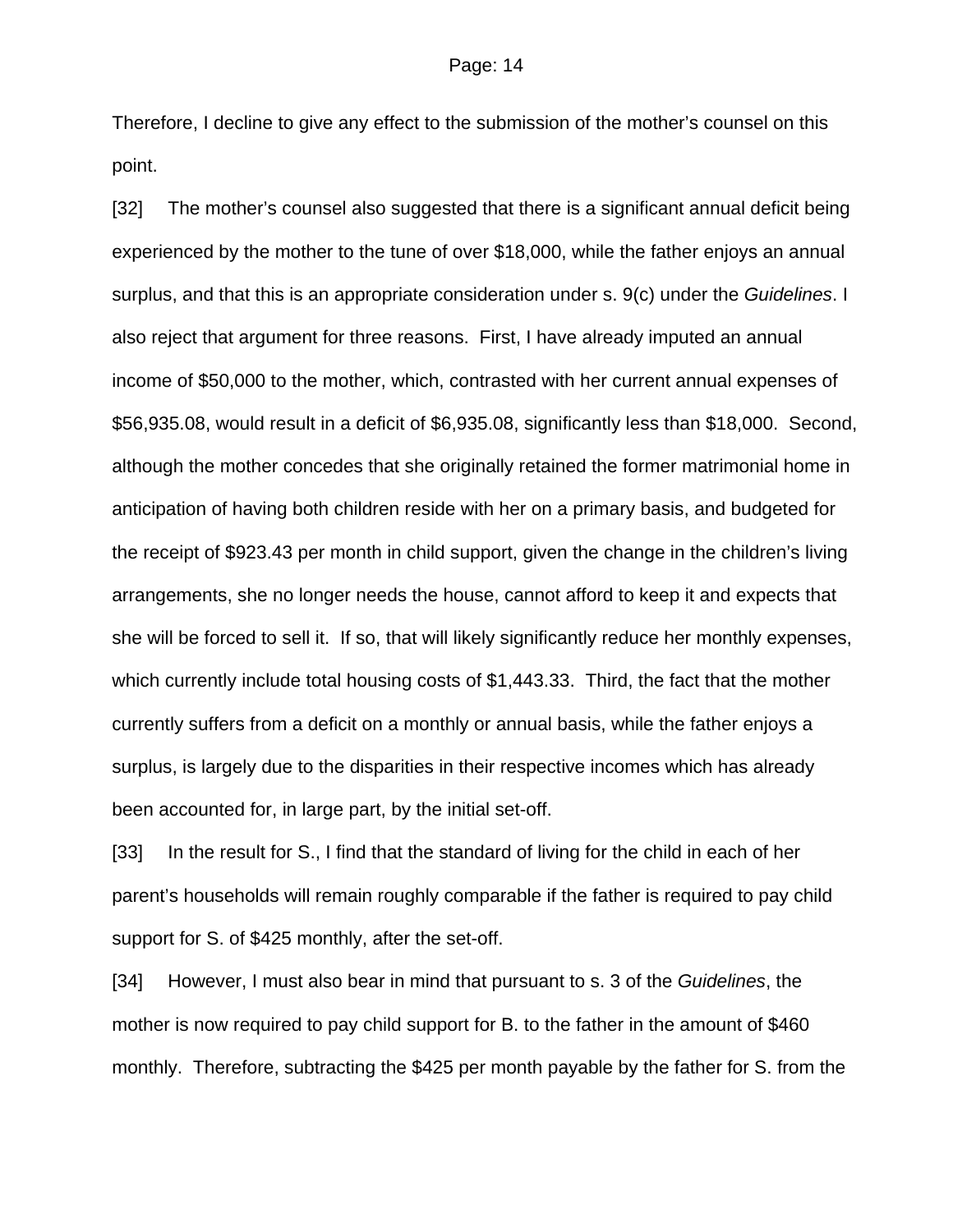\$460 per month payable by the mother for B., results in a difference of \$35 monthly

payable by the mother for B.

[35] The next step in this analysis is to address the extent of the overpayment of child support by the father since B. began to reside to with him on a primary basis as of June 8, 2008. Here, I agree with the father's counsel that it would be appropriate to begin the adjustment retroactively to June 15, 2008, as the midpoint of that month. I calculate the amount of the overpayment as follows:

> 1. Child support payable by mother to father for B., based on mother's imputed income of  $$50,000 = $460$  per month.

| (as of) June 15/08 (1/2 x \$460) | \$230.00   |
|----------------------------------|------------|
| July                             | 460.00     |
| August                           | 460.00     |
| September                        | 460.00     |
| October                          | 460.00     |
| November                         | 460.00     |
|                                  | \$2,070.00 |

2. Child support payable by father to mother for S., based on father's income of  $$97,361.65 = $885$  per month.

| <b>June 2008</b> | 885.00     |
|------------------|------------|
| July             | 885.00     |
| August           | 885.00     |
| September        | 885.00     |
| October          | 885.00     |
|                  | \$4,425.00 |
|                  |            |

LESS: Total paid by father to date  $\leq$ \$4,700.25> (including November  $12<sup>th</sup>$  garnishment, in trust)

OVERPAYMENT by father for S. \$275.25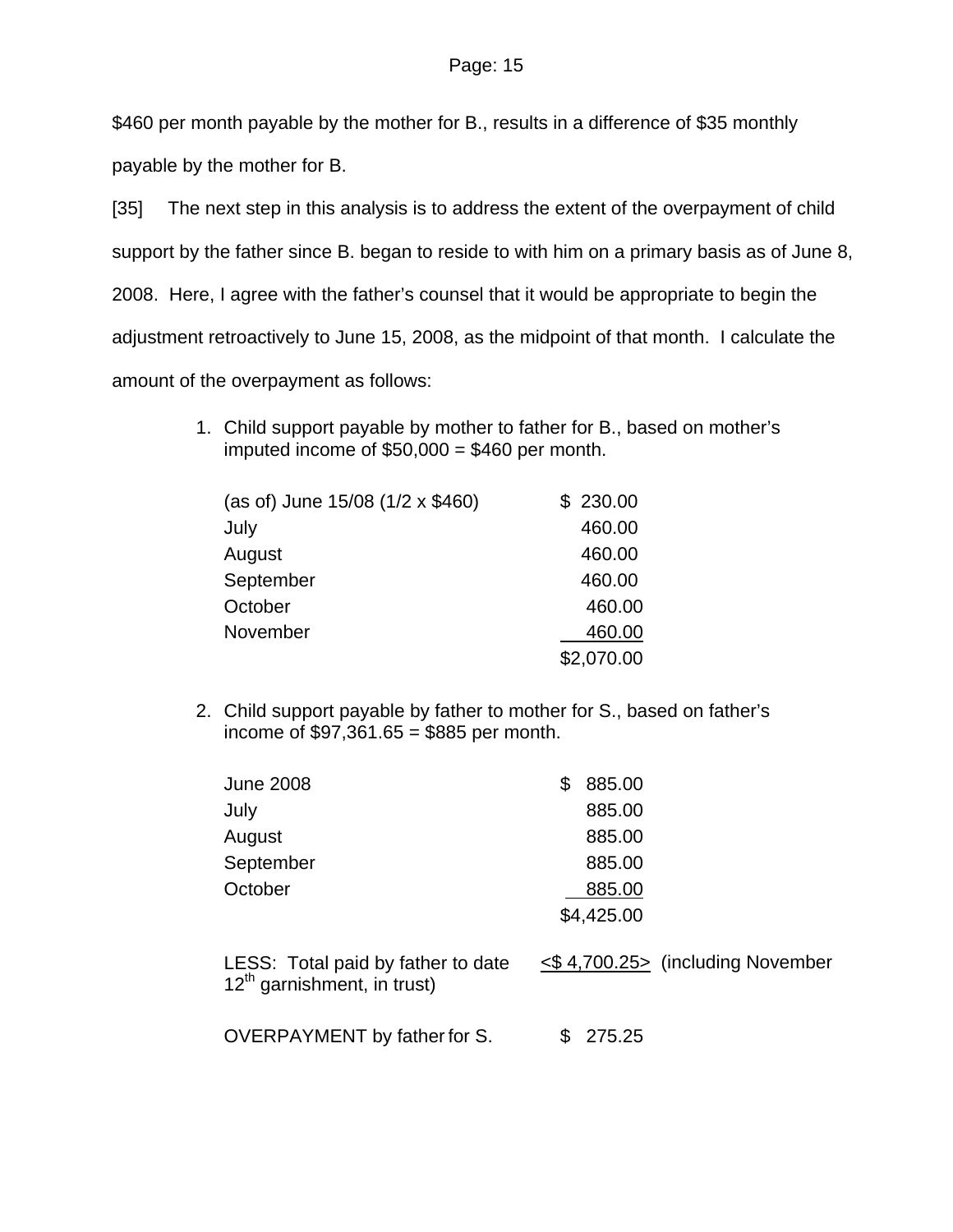3. Child support for S. effective November 1, 2008 per (50/50) shared residency/custody under s. 9 of the *Guidelines*:

| Payable by father     | \$ 885.00 per month  |
|-----------------------|----------------------|
| Payable by mother     | $$ 460.00$ per month |
| Net payable by father | 425.00               |

- 4. Set-off of child support payable by mother for B. (\$460 per month) against net child support payable by father for S. (\$425 per month) = \$35 per month net payable by mother to father for B., effective November 1, 2008.
- 5. Arrears of child support payable by mother for B., PLUS overpayment by father for S. of \$275.25, PLUS overpayment on June and July 2008 child support cheques of \$0.04 = \$2,345.29 owing from mother to father.

[36] Although I have imputed income to the mother in an amount significantly more than she is presently earning, I do so in the expectation that she will eventually return to her former self-employment as a consultant, or will obtain other equally lucrative employment. Assuming that she does so, it would be reasonable to expect a period of transition during which she either leaves her current employment, or finishes the term of that employment on January 12, 2009, and returns to her former employment, or takes another job. If she in fact goes back to her consulting business, then a further period of time will likely be required before she begins generating revenue.

[37] In addition, while the mother has expressed an intention to sell the former matrimonial home, it is again reasonable to expect that some amount of time will be required to allow that to happen and for the mother obtain a fair market price.

[38] In general terms, under s. 9(c) I have broad discretion to consider the mother's conditions, means, needs and other circumstances. Having done so, I am persuaded that it would be fair to allow the mother a period of six months from December 1, 2008 in order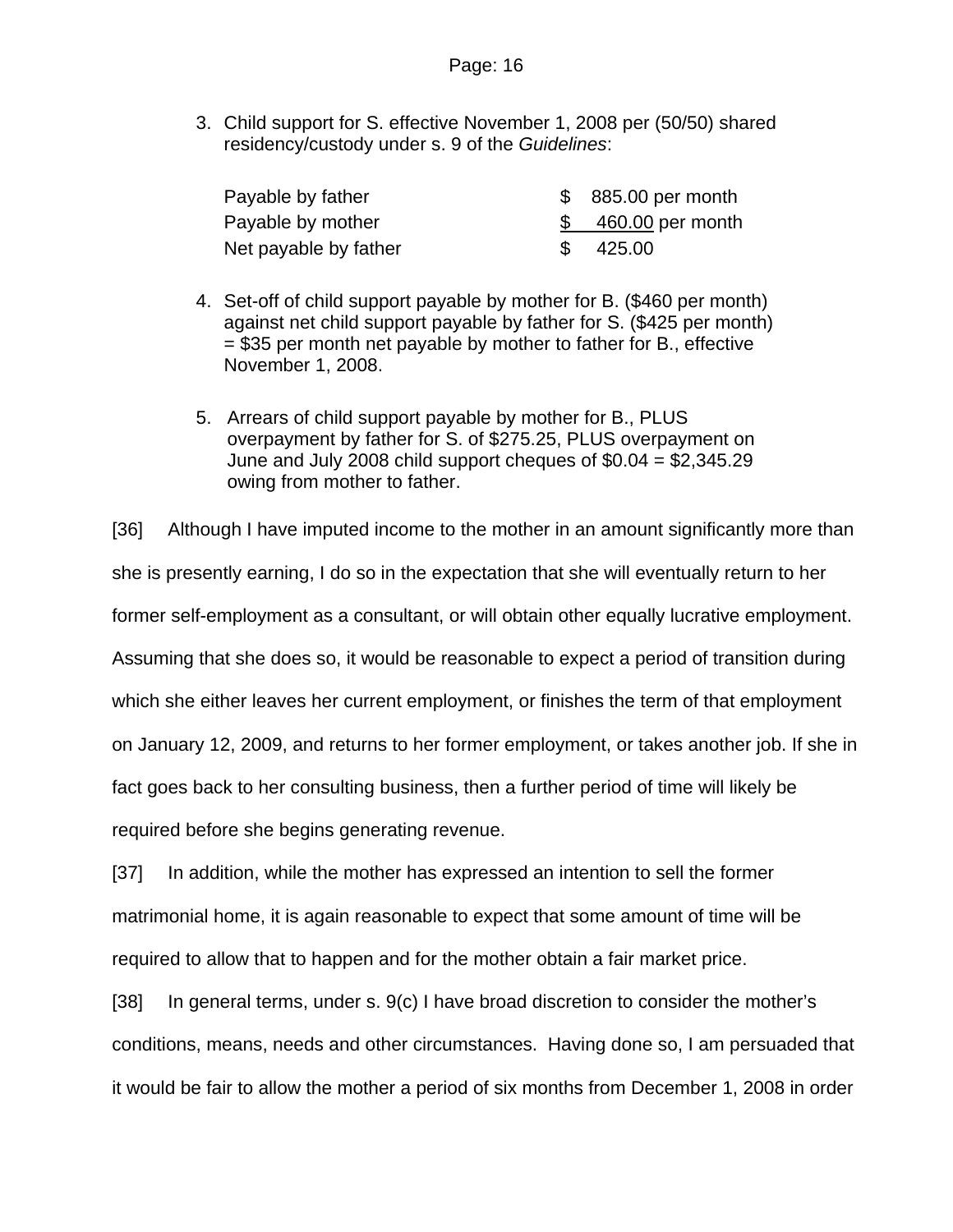to find more lucrative employment and to arrange for the sale of the former matrimonial home. In the meantime, I expect the mother will continue to incur a monthly deficit of about \$1,500. With that expectation in mind, I will allow the mother a grace period of six months from December 1, 2008 to May 31, 2009 within which she will not be required to repay the father the arrears of \$2,345.29 owing with respect to B. However, effective June 1, 2009, the mother will begin repaying the father these arrears at the rate of \$300 per month.

[39] Obviously, there will have to be amendments to paras. 2 and 7 of the CCRO as a result of these determinations. However, it is my intention that the provisions of the CCRO which require an annual exchange of financial disclosure by June  $1<sup>st</sup>$  each year and a consequential variation of the amount of child support payable according to the parties' respective incomes and the table amounts under the *Guidelines*, as set out in para. 10, will continue.

## **4. If the father is successful in whole or in part on the application, should special costs be payable by the mother?**

[40] The last issue is the question of costs. I repeat that the father's counsel apparently made his first request in writing to the mother's counsel on or about July 15, 2008 to vary the child support payable for B. in order to reflect B.'s change in living arrangements. The mother's counsel was reminded of this issue in the letter from the child advocate dated September 23, 2008. Indeed, the letter from the father's counsel dated October 2, 2008 suggested that mother's counsel then had instructions to contact MEP to advise that office to take no further enforcement proceedings and to hold the funds in their account in trust until the matter could be sorted out. As of October 22, 2008, neither the mother nor her counsel had been in contact with MEP to resolve this problem. Nor is there any further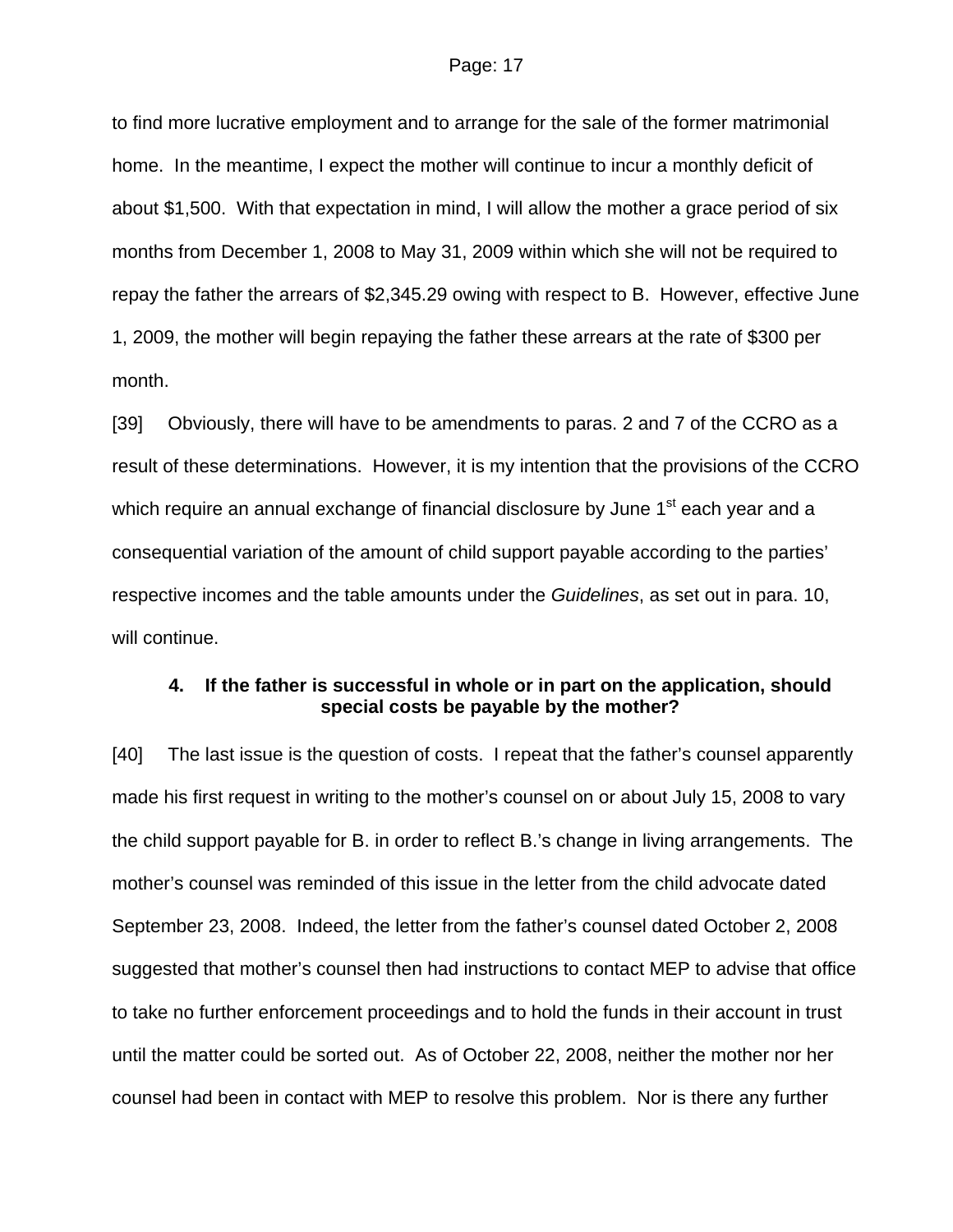evidence on this point in the mother's affidavit or financial statement. As a result of the mother's inaction on this issue, monies have been paid out by MEP to the mother which ought to have been held in trust and returned to the father. In addition, the father has had his wages garnished on four occasions from September 29 to November 12, 2008. The mother has provided no explanation for her inaction in responding to the father's requests to stay enforcement and to have MEP hold the monies in trust. For all those reasons, it is appropriate, in my view, to award the father special costs for this application, payable within 12 months of the date of this order.

#### **CONCLUSIONS**

- 1. The child support payable for B. is determined by s. 3 of the *Child Support Guidelines*. The child support payable for S. is determined by applying s. 9 of the *Guidelines.*
- 2. The most recent evidence of the father's income is to be used, which indicates his 2008 income will be \$97,361.65.
- 3. I impute an income of \$50,000 for the mother for 2008, based upon s. 19(1)(a) of the *Guidelines.*
- 4. The child support payable by the mother for B., effective June 15, 2008, is \$460.00 monthly. The child support payable by the father for S., effective November 1, 2008, is \$425.00 monthly. After the set-off, the mother shall pay net child support to the father of \$35.00 monthly, effective November 1, 2008.
- 5. The mother owes the father arrears of child support of \$2,345.29, which she will begin repaying on June 1, 2009 at the rate of \$300.00 per month.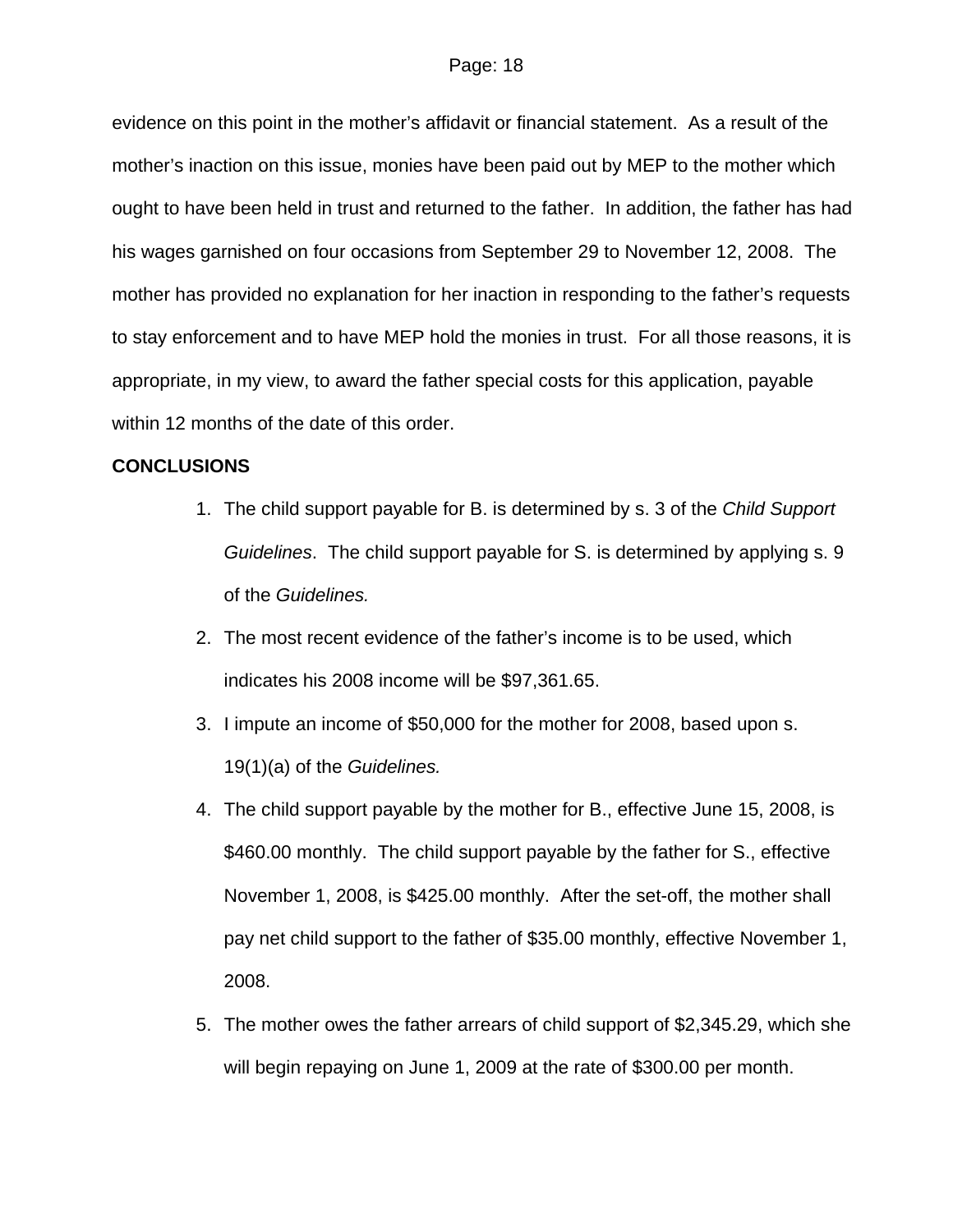- 6. The mother shall pay special costs for this application, to be assessed, within 12 months of the date of this order.
- 7. With respect to the remaining issues on which there was no substantial disagreement, I make the following orders:
	- a) The child B., born September 6, 1995, shall reside primarily with the father, with reasonable access to the mother taking into account B.'s wishes. The father shall advise the mother of any significant matters concerning B., including such areas as her physical and mental health, her education and her activities.
	- b) The child S., born May 18, 2001, shall reside equally between the parties, for a period of two weeks with each parent, on an alternating basis.
	- c) During the two weeks S. resides with the mother, the father will have access with S. for up to three hours after school one afternoon each week, mid-week, as agreed between the parties in writing.
	- d) The father shall accommodate S.'s dancing with Ta'an Kwach'an dancers, while she is residing with him, or spending access time with him.

[41] I have noted the mother's submission that, if the father is working out of Whitehorse during a two week period when S. is to live with him, then S. should remain with the